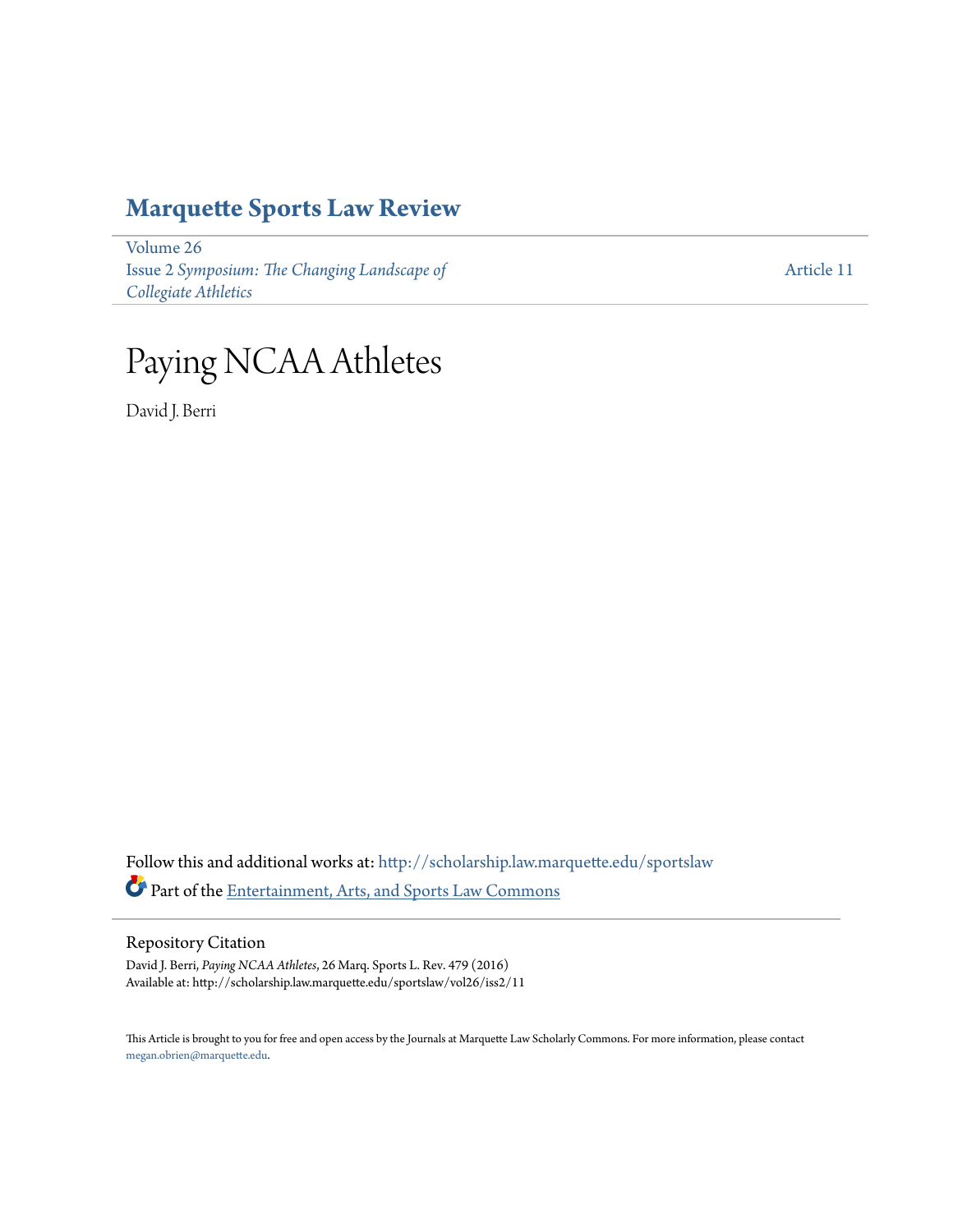### **PAYING NCAA ATHLETES**

#### DAVID J. BERRI\*

#### I. INTRODUCTION

The NCAA has recently faced unprecedented legal challenges that could fundamentally alter the labor market it faces. The most prominent of these is the case brought by Ed O'Bannon. 1 United States District Court Judge Claudia Wilken ruled in 2014 that NCAA amateurism rules violate federal antitrust laws and players were entitled to \$5,000 per year for name, image, and likeness rights.<sup>2</sup> In 2015, the Ninth Circuit of the United States Court of Appeals reduced the  $$5,000$  payment to a simple cost of attendance payment<sup>3</sup> (which many schools already provide).<sup>4</sup>

Another case, *Jenkins v. NCAA*, <sup>5</sup> directly attacks the NCAA rules limiting the pay of athletes to the cost of attendance. This case—argued by Jeffrey Kessler—asserts that the NCAA violates antitrust laws when it limits how schools compensate their student-athletes.<sup>6</sup>

And then there was the proposed union for football players at Northwestern University. In February 2014, the National Labor Relations Board (NLRB) held a hearing to decide if football players were employees and, therefore, had the right to unionize.<sup>7</sup> The NCAA contended football players were

<sup>\*</sup> David J. Berri earned his Ph.D. from Colorado State University. He is an applied microeconomist with teaching and research interests in the economics of sport, with a focus on player performance, competitive balance, college sports, and gender economics.

<sup>1.</sup> *See generally* O'Bannon v. NCAA, 7 F. Supp. 3d 955 (N.D. Cal. 2014), *aff'd in part*, 802 F.3d 1049 (9th Cir. 2015). O'Bannon starred at UCLA from 1991 to 1995. Years later he discovered his likeness being used in a video game by EA Sports. O'Bannon sued both EA Sports and the NCAA for using his likeness without his permission and without compensation.

<sup>2.</sup> *O'Bannon*, 7 F. Supp. 3d at 1007–08.

<sup>3.</sup> *See O'Bannon*, 802 F.3d at 1076–79. The Ninth Circuit, though, did affirm that the NCAA rules violated federal antitrust laws. Michael McCann, *What the Appeals Court Ruling Means for O'Bannon's Ongoing NCAA Lawsuit*, SI, http://www.si.com/college-basketball/2015/09/30/ed-obannon-ncaa-lawsuit-appeals-court-ruling (last updated Oct. 2, 2015).

<sup>4.</sup> McCann, *supra* note 3.

<sup>5.</sup> *See generally* Jenkins v. NCAA, 311 F.R.D. 532 (N.D. Cal. Dec. 4, 2015).

<sup>6.</sup> Liz Mullen, *Kessler: Ruling in* O'Bannon *Will Aid in NCAA Antitrust Case*, SPORTS BUS. J., Oct. 12, 2015, at 15.

<sup>7.</sup> The Author served as an expert witness for the union at the original NLRB hearing on this issue.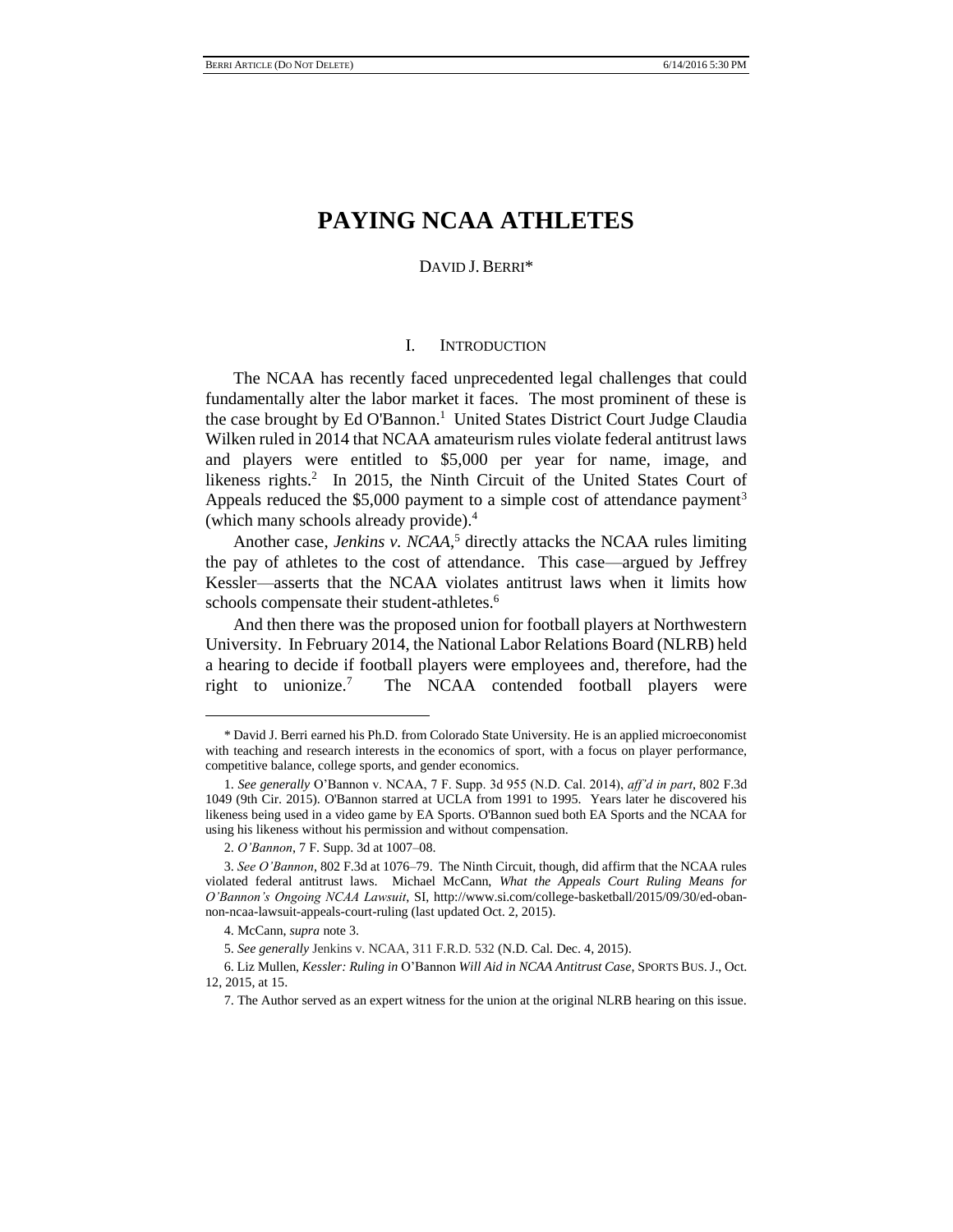"student-athletes"; the term was actually invented by the NCAA in the 1950s in response to a claim by a former NCAA football player who demanded workers' compensation.<sup>8</sup> Walter Byers (the executive director of the NCAA from 1951 to 1987) noted in his 1995 autobiography, "We crafted the term student-athlete, and soon it was embedded in all NCAA rules and interpretations as a mandated substitute for such words as players and athletes. We told college publicists to speak of 'college teams,' not football or basketball 'clubs,' a word common to the pros."<sup>9</sup>

The initial NLRB ruling rejected the NCAA's contention and supported the argument that college athletes are employees who have the right to unionize. In 2015, though, the NLRB refused to rule on the appeal in the case. By refusing to rule, the players were effectively denied the right to unionize.<sup>10</sup>

At the moment, the NCAA does not appear to be losing these cases. Therefore, something akin to the status quo is being maintained. But it seems unlikely that these legal challenges will cease. And if one is successful, the labor market in college sports could fundamentally change.

The purpose of this Article is to answer three questions related to how changes in the labor market could impact the future of college sports:

> 1. Why did schools decide to dramatically limit the pay of student-athletes? This first question must be answered to understand the current market.

> 2. How does this practice impact the level of competitive balance in college sports? This second question directly addresses the NCAA's assertion that labor market restrictions are necessary to maintain competitive balance.

> 3. How much would student-athletes be paid if schools did not limit their compensation? This last question examines what a free market for labor would look like for the "student-athletes" (i.e., employees) the NCAA employs.

The answers to these three questions will reveal that much of what the NCAA

<sup>8.</sup> Opinion, *The* O'Bannon *Ruling: 'Student-Athlete' Is History*, N.Y. TIMES (Aug. 13, 2014), http://www.nytimes.com/2014/08/14/opinion/the-obannon-ruling-student-athlete-is-history.html.

<sup>9.</sup> WALTER BYERS & CHARLES HAMMER, UNSPORTSMANLIKE CONDUCT: EXPLOITING COLLEGE ATHLETES 69 (4th ed. 1998) (emphasis omitted); *accord The* O'Bannon *Ruling: 'Student-Athlete' Is History*, *supra* note 8.

<sup>10.</sup> Ben Strauss, *N.L.R.B. Rejects Northwestern Football Players' Union Bid*, N.Y. TIMES (Aug. 17, 2015), http://www.nytimes.com/2015/08/18/sports/ncaafootball/nlrb-says-northwestern-football-players-cannot-unionize.html.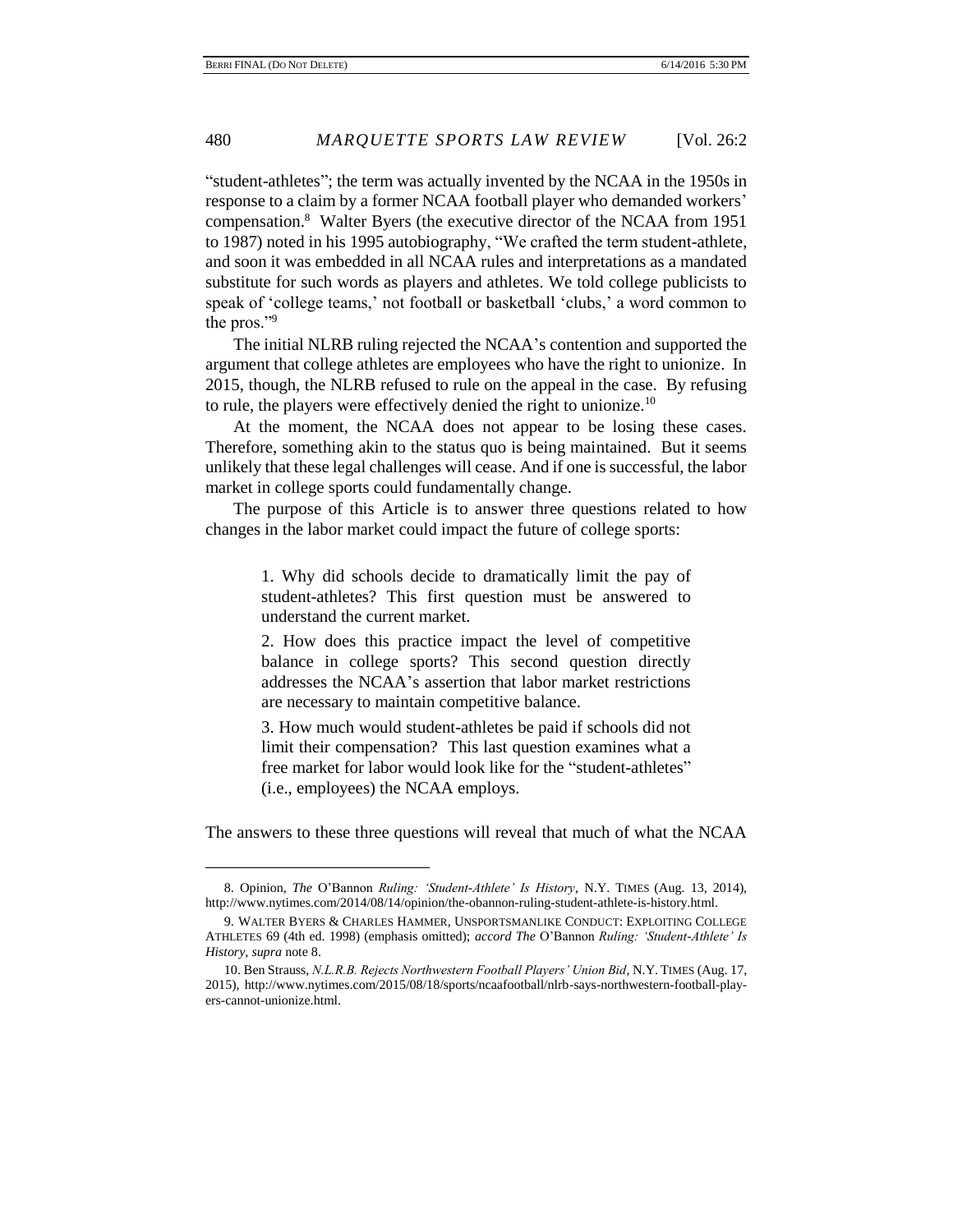claims regarding athlete compensation runs counter to the empirical evidence.

#### II. BRIEF HISTORY OF COMMERCIALIZATION IN COLLEGE SPORTS

There is a tendency to think the commercialization of college sports is something that has only recently happened. In fact, though, college sports have been commercialized for more than a century. For example, in 1890, Woodrow Wilson, then-president of Princeton University (and future president of the United States), told the alumni of his school, "Princeton is noted in this wide world for three things: football, baseball, and collegiate [instruction]."<sup>11</sup>

Football was certainly big business for Princeton. In the late 1880s, the Princeton–Yale game attracted 40,000 paying spectators.<sup>12</sup> The 1893 Thanksgiving game between these two schools generated \$13,000 in revenue for each school,<sup>13</sup> or \$313,297 in 2014 dollars.<sup>14</sup>

The revenue generated by sporting events leads to what should be an obvious question: How much revenue should be paid to the athletes who the fans are paying to see?

In every other business in American society, workers must be paid at least a minimum wage from the revenue generated by the firm. Colleges and universities, though, have gotten around this practice by relabeling the workers' titles. Rather than call the athletes competing on the field "workers," colleges and universities utilize the term "student-athlete." In addition, schools also argue that student-athletes are "amateurs"<sup>15</sup> and, therefore, are not entitled to be paid.

Meanwhile, the revenues generated by college sports keep increasing. In 2014, NCAA revenues were nearly \$1 billion.<sup>16</sup> Much of this revenue is

<sup>11.</sup> ANDREW ZIMBALIST, UNPAID PROFESSIONALS: COMMERCIALISM AND CONFLICT IN BIG-TIME COLLEGE SPORTS 7 (1999) (quoting ARTHUR A. FLEISHER III ET AL., THE NATIONAL COLLEGIATE ATHLETIC ASSOCIATION: A STUDY IN CARTEL BEHAVIOR 45 (1992)).

<sup>12.</sup> *Id.*

<sup>13.</sup> Kavitha A. Davidson, *The Ivy League Origins of Thanksgiving Football*, BLOOMBERG VIEW (Nov. 26, 2015), http://www.bloombergview.com/articles/2015-11-26/the-ivy-league-origins-ofthanksgiving-football.

<sup>14.</sup> The real value of dollars in 1893 was determined via the GDP deflator. *See generally* Samuel H. Williamson, *Seven Ways to Compute the Relative Value of a U.S. Dollar Amount - 1774 to Present*, MEASURING WORTH, https://www.measuringworth.com/m/calculators/uscompare/result.php?year\_ source=1893&amount=13,000&year\_result=2014 (last visited June 9, 2016).

<sup>15.</sup> The word "amateur" tends to have a very circular definition when applied by the NCAA. As Patrick Hruby has noted, "*[C]ollege sports are amateur because otherwise they wouldn't be college sports, which are amateur*." Patrick Hruby, *Court of Illusion*, SPORTSONEARTH (Oct. 10, 2013), http://www.sportsonearth.com/article/62747894/.

<sup>16.</sup> Steve Berkowitz, *NCAA Nearly Topped \$1 Billion in Revenue in 2014*, USA TODAY (Mar. 11, 2015), http://www.usatoday.com/story/sports/college/2015/03/11/ncaa-financial-statement-2014-1billion-revenue/70161386/.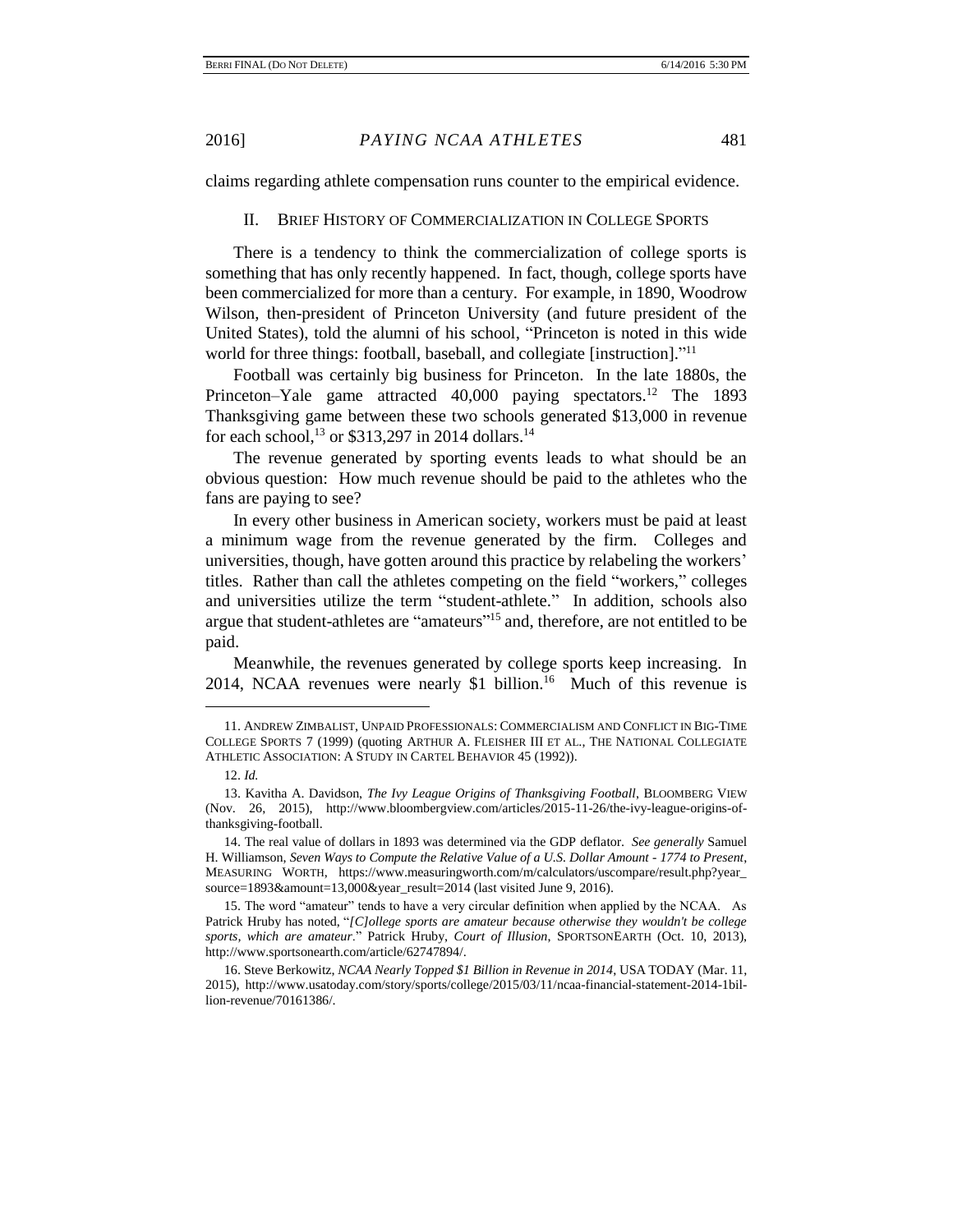generated from the sale of media rights.<sup>17</sup> These media rights exist because fans enjoy watching college athletes compete. Because of NCAA rules, though, compensation of the athletes who generate the revenue is significantly restricted.

#### III. THE COMPETITIVE BALANCE STORY

The limit on player pay in college sports is officially related to the drive to promote competitive balance or relative equality in the strength of the competitors in each competition. As Jim Peach notes,

> Promoting competitive balance is a major concern of the NCAA. Three of the NCAA's core principles directly address competitive balance. These are core principles 2.10 The Principle of Competitive Equity, 2.11 The Principle Governing Recruiting, and 2.12 The Principle Governing Eligibility. These principles state, in part:

- Core Principle 2.10: The structure and programs of the Association and the activities of its members shall promote opportunity for equity in competition to assure that individual student athletes and institutions will not be prevented unfairly from achieving the benefits inherent in participation in intercollegiate athletics.
- Core Principle 2.11: The Principle Governing Recruiting. Regulations shall be designed to promote equity among member institutions . . . .
- Core Principle 2.12: The Principle Governing Eligibility. Eligibility requirements shall be designed to assure proper emphasis on educational objectives, to promote competitive equity among institutions, and to prevent exploitation of student athletes.

. . . In a meaningful sense, the principles governing recruiting and eligibility were adopted by the NCAA in order to promote competitive balance. Indeed, the principle of amateurism and various regulations concerning financial aid

17. *Id.*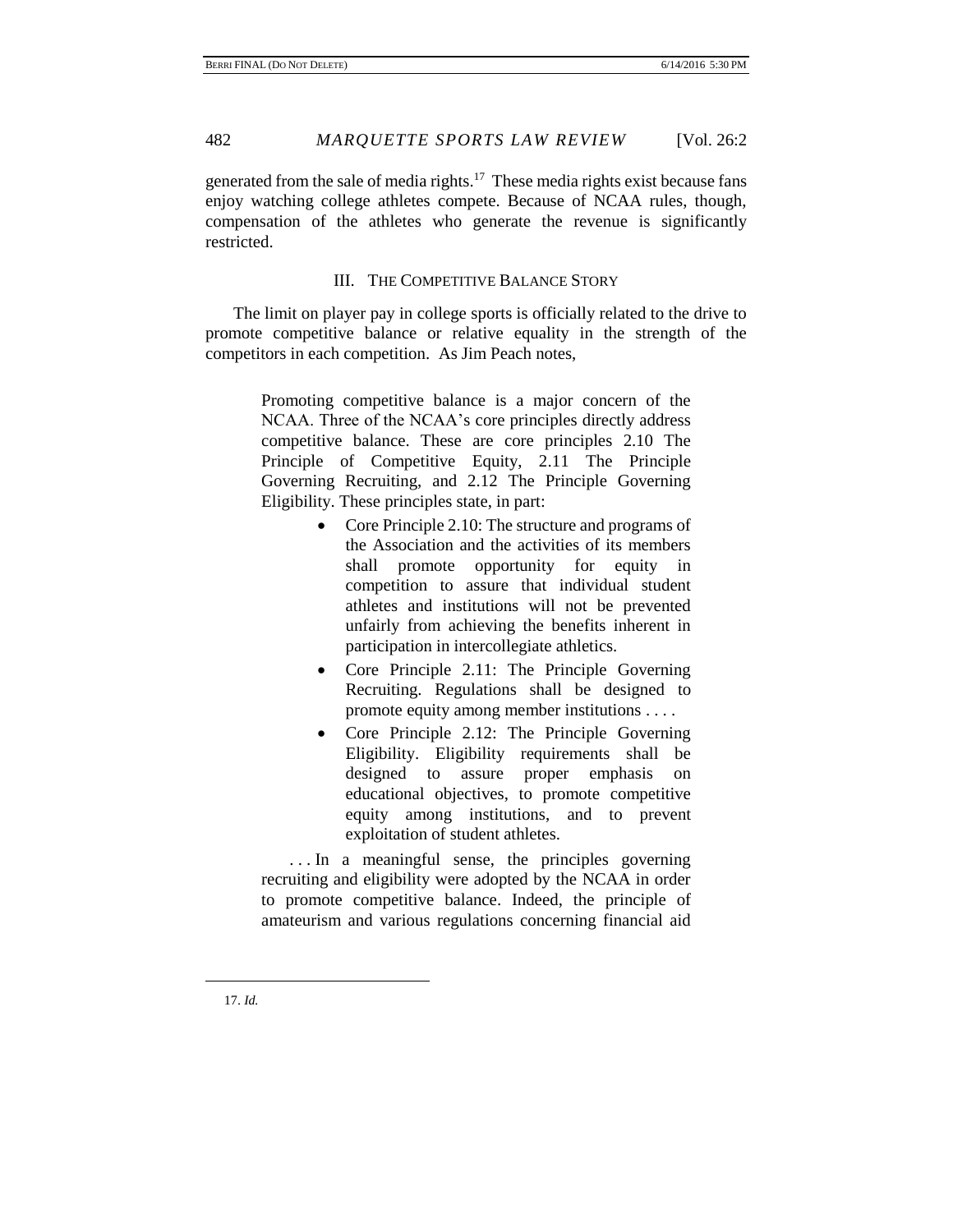#### are also intended to promote competitive balance.<sup>18</sup>

Despite this objective, though, Peach notes that competitive balance does not characterize college sports.<sup>19</sup> This point is established by looking at who generally wins in various sports. For example, Peach notes,

- From 1950 to 2006, 50.4% of all final four appearances in NCAA men's basketball were made by thirteen different schools.  $20$  There are more than 300 schools in Division I-A eligible to play in the NCAA tournament, but less than 5% of these schools dominate the Final Four.
- From 1982 to 2005, 51% of all final four appearances in NCAA women's basketball were made by just six schools. 21
- From 1947 to 2005, 50% of all appearances in the championship game of the NCAA college world series were made by just seven schools.<sup>22</sup>
- From 1982 to 2005, 58.3% of all appearances in the championship games of NCAA women's softball were made by just two schools.<sup>23</sup>
- From 1970 to 2005, 61.1% of the appearances in the championship game in NCAA men's volleyball were made by just three schools.<sup>24</sup>
- From 1981 to 2005, 58.3% of all appearances in the championship games in NCAA women's volleyball were made by just four schools.<sup>25</sup>

College football has historically not had a championship. However, in looking at the top eight slots in the final Associated Press poll, Peach reports

<sup>18.</sup> Jim Peach, *College Athletics, Universities, and the NCAA*, 44 SOC. SCI. J. 11, 14 (2007) (emphasis omitted) (citation omitted).

<sup>19.</sup> *See id.* at 15–20. 20. *Id.* at 17. 21. *Id.* at 19. 22. *Id.* at 17–18. 23. *Id.* at 19–20. 24. *Id.* at 18. 25. *Id.* at 19–20.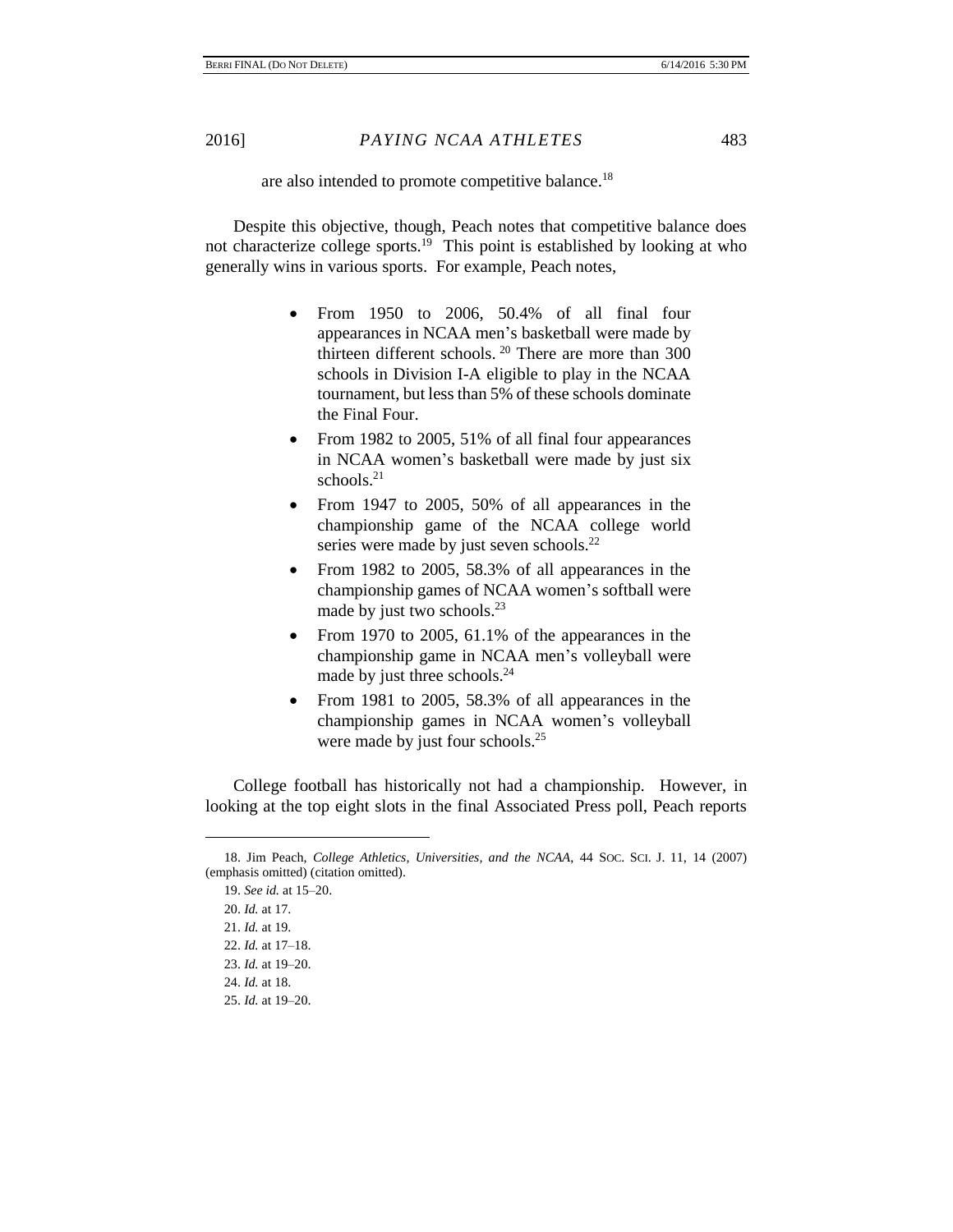that 51.6% of those slots from 1950 to 2005 were held by just twelve schools.<sup>26</sup>

In sport after sport, Peach found that a small collection of schools dominated. It was not the same schools in each sport, but in each sport, there are a collection of schools that appear to control the competition. In sum, college sports do not have competitive balance.

It appears the restriction on pay is the primary reason for the lack of balance. The Duke Blue Devils won the 2015 NCAA Men's Basketball Championship with three players—Tyus Jones, Jahlil Okafor, and Justise Winslow—who were selected in the first twenty-four picks of the 2015 NBA draft. The University of Kentucky reached the Final Four in 2015 with six players selected in the NBA draft—a list that included Karl-Anthony Towns (first pick), Willie Cauley-Stein (sixth pick), Trey Lyles (twelfth pick), and Devin Booker (thirteenth pick). In contrast, of the 351 schools that played Division I-A basketball, 320 did not have a single player selected in the 2015 NBA draft.

Why do the top schools have so many drafted players? The key is whom they recruit. Each year the top high school players are ranked by a variety of different experts. The Recruiting Services Consensus Index<sup>27</sup> summarizes these rankings to create a consensus listing of the top players each year.<sup>28</sup>

As one can see, from 2009 to 2014, John Calipari, head coach at the University of Kentucky, was able to recruit twenty-seven of these players. So far, only one of these players stayed at Kentucky long enough to graduate. Of the remaining twenty-six, twenty were drafted by an NBA team, many after only playing one season at Kentucky.

| Recruiting | <b>RSCI</b> |                         |                                 |
|------------|-------------|-------------------------|---------------------------------|
| Year       | Rank        | <b>Player</b>           | Outcome (as of June, 2015)      |
| 2009       | 2           | John Wall               | Drafted                         |
| 2009       | 3           | <b>DeMarcus Cousins</b> | Drafted                         |
| 2009       | 16          | Daniel Orton            | Drafted                         |
| 2009       | 55          | Eric Bledsoe            | Drafted                         |
| 2009       | 58          | Jon Hood                | Stayed in school for five years |
| 2010       | 5           | Brandon Knight          | Drafted                         |
|            |             |                         |                                 |

**Table One: Top Ranked High School Players Recruited by John Calipari at the University of Kentucky: 2009–2014**

26. *Id.* at 15–16.

27. RSCIHOOPS, https://sites.google.com/site/rscihoops/home (last visited June 9, 2016).

<sup>28.</sup> *Basketball-Reference* reports the RSCI rankings. *See Recruiting Services Consensus Index (RSCI) Rankings - 2015*, BASKETBALL-REFERENCE, http://www.basketball-reference.com/awards/recruit\_rankings\_2015.html (last visited June 9, 2016).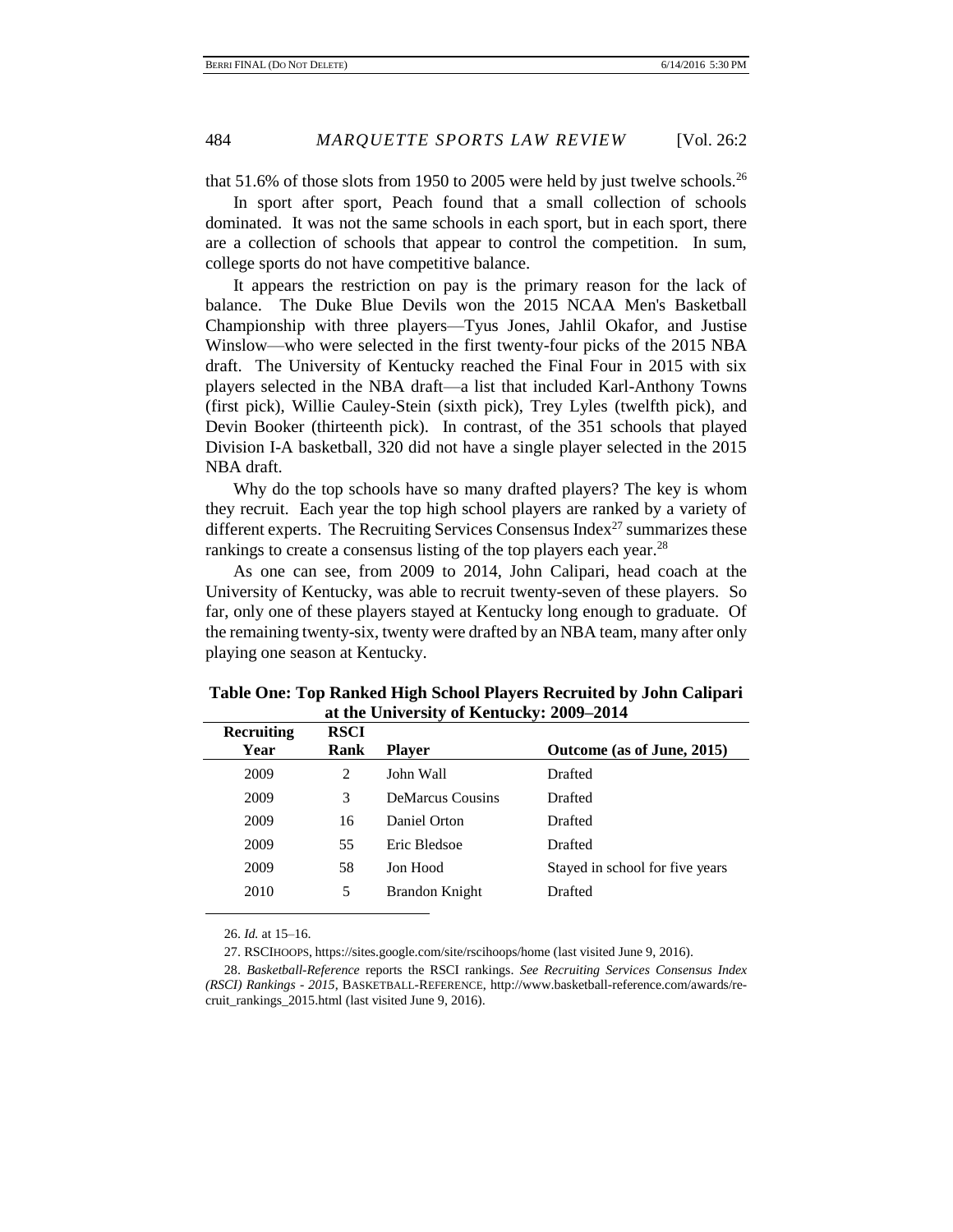| 2010 | 10           | <b>Terrence Jones</b>  | Drafted                       |
|------|--------------|------------------------|-------------------------------|
| 2010 | 25           | Doron Lamb             | Drafted                       |
| 2010 | 43           | <b>Stacey Poole</b>    | Transferred                   |
| 2011 | $\mathbf{1}$ | <b>Anthony Davis</b>   | Drafted                       |
| 2011 | 3            | Michael Kidd-Gilchrist | Drafted                       |
| 2011 | 7            | Marquis Teague         | Drafted                       |
| 2011 | 18           | Kyle Wiltjer           | Transferred                   |
| 2012 | $\mathbf{1}$ | Nerlens Noel           | Drafted                       |
| 2012 | 8            | Alex Poythress         | Still at Kentucky             |
| 2012 | 12           | Archie Goodwin         | Drafted                       |
| 2012 | 39           | Willie Cauley-Stein    | Drafted                       |
| 2013 | 2            | Julius Randle          | Draft                         |
| 2013 | 4            | <b>Andrew Harrison</b> | Drafted                       |
| 2013 | 6            | Aaron Harrison         | Undrafted, signed to NBA team |
| 2013 | 9            | Dakari Johnson         | Drafted                       |
| 2013 | 11           | James Young            | Drafted                       |
| 2013 | 16           | Marcus Lee             | Still at Kentucky             |
| 2014 | 2            | Karl-Anthony Towns     | Drafted                       |
| 2014 | 5            | Devin Booker           | Drafted                       |
| 2014 | 9            | Trey Lyles             | Drafted                       |
| 2014 | 18           | <b>Tyler Ulis</b>      | Still at Kentucky             |

Why do all these players attend Kentucky? Because schools cannot pay a player more than the cost of attendance, players need another criterion to select which school to attend. It appears this choice is often motivated by the desire to win. And how do you know which schools are likely to win? It appears players are looking at who won in the past.

And that means the very rule designed to promote competitive balance (i.e., restricting pay) is having the opposite effect. Restrictions on pay are actually promoting competitive imbalance as the very best talents join each other on the same small collection of teams.

#### IV. THE EXPLOITATION STORY

So if restricting pay does not promote competitive balance, what does this rule accomplish? The answer is simple: exploitation.

Are college athletes exploited? Here is an answer the Author gave during the NLRB hearing regarding the Northwestern football union case: "There is an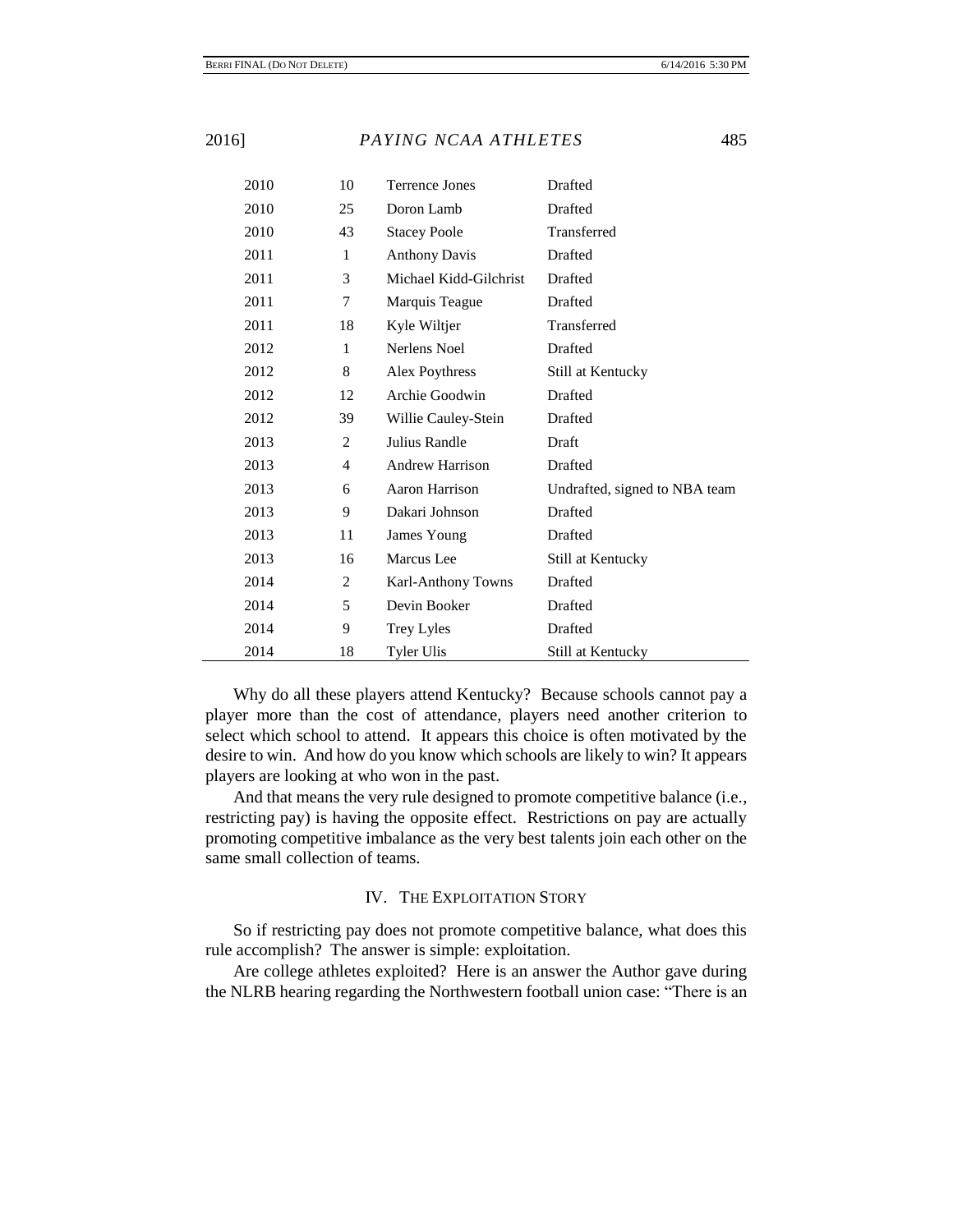economic definition of the word 'exploitation[]'.... A worker is exploited . . . if their economic value is greater than their wages. . . . By that definition, they are exploited."<sup>29</sup> The definition the Author quoted in the NLRB hearing comes originally from the work of economist Joan Robinson. Looking at the data, it is clear that many college athletes are generating more revenue than they are being paid.

Consider the basketball players employed by Duke University. The men's basketball team of Duke University won the 2015 NCAA Men's Basketball Championship. According to data from the Department of Education submitted by Duke University—this team generated \$33.7 million in revenue.<sup>30</sup> Of this, \$6.04 million went to Mike Krzyzewski (the team's head coach).<sup>31</sup> In other words, Duke paid 17.9% of team revenue to its coach.

To put that in perspective, Gregg Popovich led the San Antonio Spurs to the NBA title in the 2013–2014 season. That year he was reportedly paid \$8 million.<sup>32</sup> Forbes, though, reported the Spurs had \$170 million in revenue in the 2014–2015 season. 33 So Popovich—who coached the Spurs to five NBA titles in twenty years—is only paid 4.7% of team revenue. If Krzyzewski was paid the same percentage of team revenue, his salary would only be \$1,570.797.

What explains the difference? The NBA's collective bargaining agreement states the NBA players are to be paid approximately 50% of league revenue. In contrast, Duke University cannot pay its basketball players more than the cost of attendance. According to Duke University, this amount is \$67,654.<sup>34</sup> During the 2014–2015 season, twelve different players received minutes for Duke University. If each player was paid the cost of attendance, then Duke University would have paid all of its players \$811,848. In other words, Duke would only have paid its players 2.4% of its revenue.

<sup>29.</sup> *Economist: College Football Like NFL--But for No Pay*, USA TODAY (Feb. 19, 2014), http://www.usatoday.com/story/sports/ncaaf/2014/02/19/college-football-nfl-player-pay-student-athletes-northwestern/5624651/.

<sup>30.</sup> *Duke University: Revenues and Expenses*, U.S. DEP'T EDUC., http://ope.ed.gov/athletics/index.aspx (follow "Get data for one institution" hyperlink; then search "Duke University" in "Name of Institution" field, then click the "Duke University" hyperlink, then follow the "Revenues and Expenses" hyperlink) (last visited June 9, 2016).

<sup>31.</sup> Steve Berkowitz et al., *NCAA Salaries: NCAAB Coaches*, USA TODAY SPORTS, http://sports.usatoday.com/ncaa/salaries/mens-basketball/coach/ (last visited June 9, 2016).

<sup>32.</sup> Dan Feldman, *Phil Jackson and the Knicks Are Changing the Coaching-Salary Game*, NBC SPORTS (June 9, 2014), http://nba.nbcsports.com/2014/06/09/phil-jackson-and-the-knicks-are-changing-the-coaching-salary-game/.

<sup>33.</sup> *The Business of Basketball: San Antonio Spurs*, FORBES (Jan. 2016), http://www.forbes.com/teams/san-antonio-spurs/.

<sup>34.</sup> *Cost: 2015-2016 Estimated Cost of Attendance (Student Budget)*, DUKE FIN. AID, https://financialaid.duke.edu/undergraduate-applicants/cost (last visited June 9, 2016). These numbers are for the 2015–2016 academic year. The numbers from the 2014–2015 academic year are likely a bit less.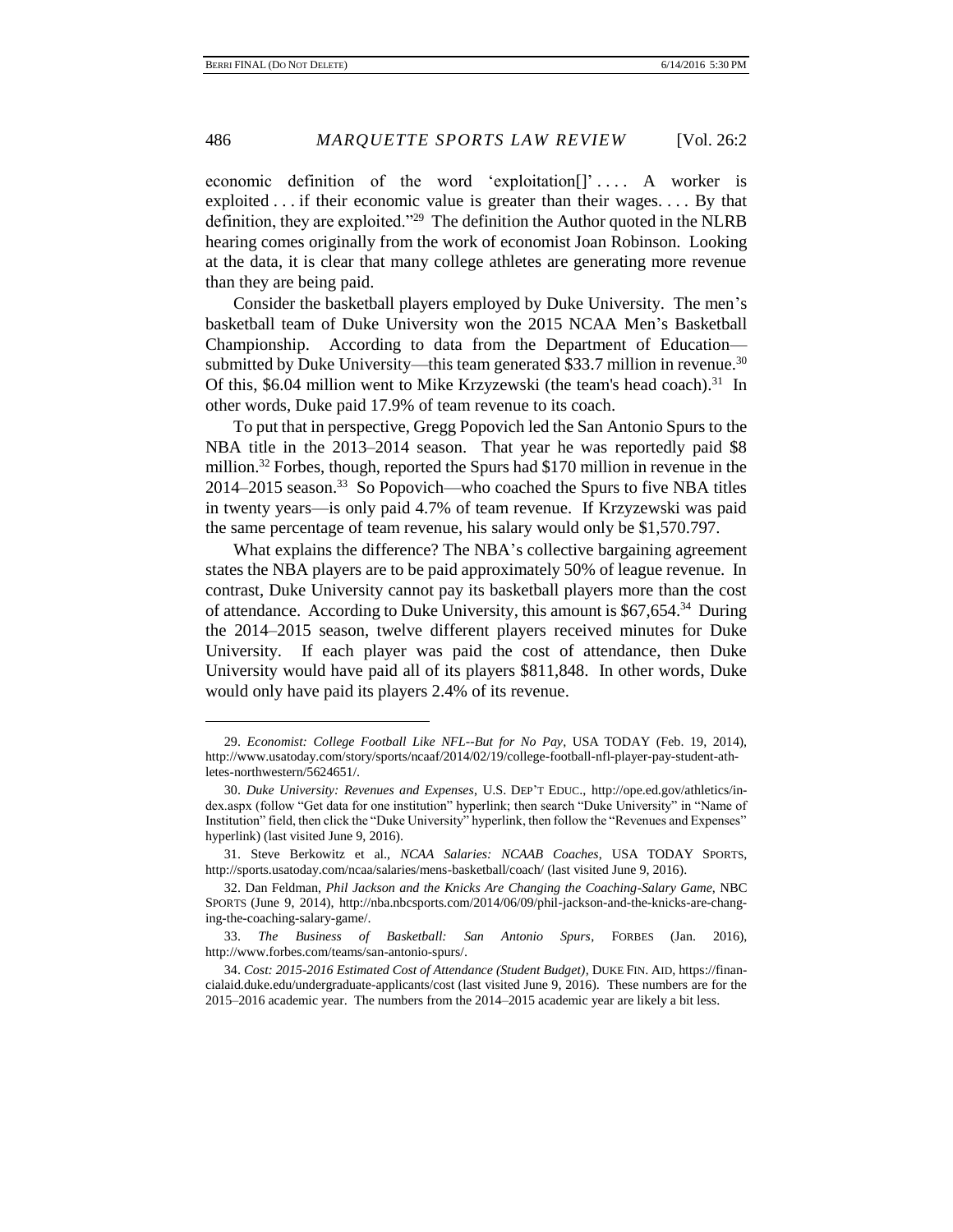If Duke was forced to pay its players 50% of its revenue—as required in the NBA—then the average pay of each player would be \$1.4 million. And if a different allocation besides a perfectly equitable split was chosen, some players would be worth substantially more.

For example, Duke could pay its players based on time spent on the court. If Duke took this approach, a player like Quinn Cook would be worth nearly \$3 million.<sup>35</sup> In other words, Cook would be paid nearly forty-four times the amount Duke is currently paying him.

| <b>Player</b>           | <b>Minutes Played</b> | <b>Estimated Economic Value of Player</b> |
|-------------------------|-----------------------|-------------------------------------------|
| <b>Ouinn Cook</b>       | 1395                  | \$2,974,961                               |
| <b>Tyus Jones</b>       | 1322                  | \$2,817,891                               |
| Jahlil Okafor           | 1143                  | \$2,432,747                               |
| Justise Winslow         | 1135                  | \$2,415,534                               |
| Matt Jones              | 847                   | \$1,795,862                               |
| Amile Jefferson         | 831                   | \$1,761,435                               |
| Rasheed Sulaimon        | 386                   | \$803,956                                 |
| <b>Marshall Plumlee</b> | 375                   | \$780.288                                 |
| Grayson Allen           | 322                   | \$666,251                                 |
| Nick Pagliuca           | 17                    | \$145,716                                 |
| Semi Ojeleye            | 64                    | \$145,716                                 |
| Sean Kelly              | 11                    | \$145,716                                 |
| <b>TOTALS</b>           | 7,848                 | \$16,886,073                              |

**Table Two: The Economic Value of the 2014–2015 Duke University Men's Basketball Players: Value According to Minutes Played**

Of course, players are not generally just paid for their time. Players in sports tend to be paid according to productivity. Following the methodology of the Author,<sup>36</sup> the number of wins each player produced on Duke's 2014–2015 team

<sup>35.</sup> As noted, the NBA model results in 50% of revenue going to players. The NBA also imposes a league minimum. The league minimum is about 10.4% of league average salary. Larry Coon, *Table of Contents: What Are the Players' Salary Restrictions?*, NBA SALARY CAP FAQ, http://www.cbafaq.com/salarycap.htm#Q16 (last updated July 8, 2015). Following this approach, Nick Pagliuca, Semi Ojeleye, and Sean Kelly—whose minutes were quite limited—were given the estimated minimum salary. To ensure player values do not exceed 50% of team revenue, the remaining players saw their estimated value reduced by an amount that would keep the sum of all player values at 50% of Duke revenue.

<sup>36.</sup> David J. Berri, *A Simple Model of Worker Productivity in the National Basketball Association*, *in* 3 THE BUSINESS OF SPORTS 18–22 (Brad R. Humphreys & Dennis R. Howard eds., 2008). This methodology was later updated. *See* DAVID J. BERRI & MARTIN B. SCHMIDT, STUMBLING ON WINS: TWO ECONOMISTS EXPOSE THE PITFALLS ON THE ROAD TO VICTORY IN PROFESSIONAL SPORTS 148–54 (Kirk Jensen et al. eds., 2010); *see also How to Calculate Wins Produced*, WAGES WINS J., http://wagesofwins.com/how-to-calculate-wins-produced/ (last visited June 9, 2016).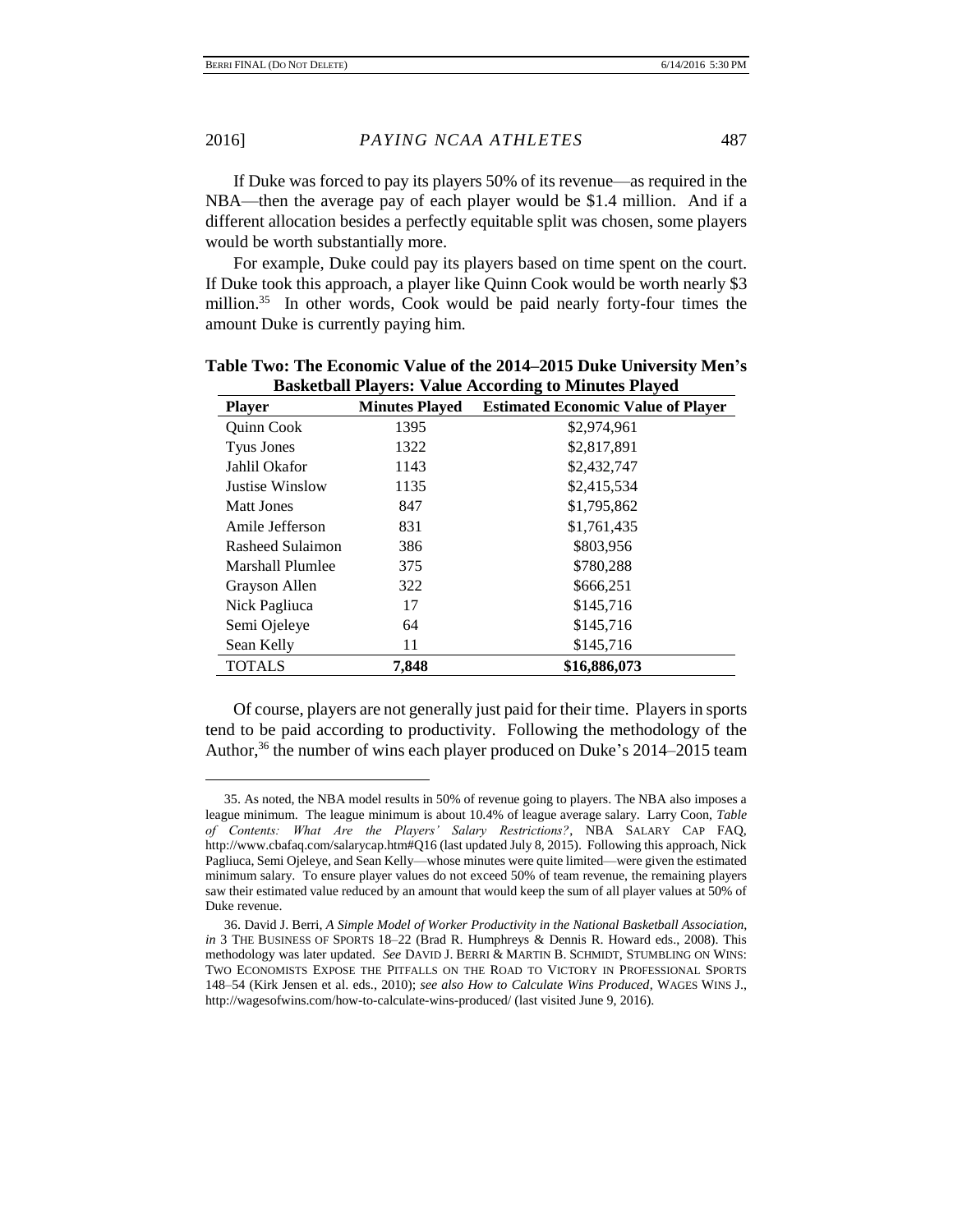was estimated. The results indicate that Jahlil Okafor was worth nearly eight wins to this team or 25.1% of the team's total wins. If Okafor was paid 25.1% of the revenue designated to the players (i.e., 50% of team revenue), then Okafor's value would be \$4.13 million. And that means Okafor would be paid approximately sixty-one times the cost of attendance.

| Table Three: The Economic Value of the 2014–2015 Duke               |
|---------------------------------------------------------------------|
| <b>University Men's Basketball Players: Value According to Wins</b> |
| <b>Produced</b>                                                     |

| <b>Player</b>     | <b>Wins Produced</b> | <b>Estimated Economic Value of Player</b> |
|-------------------|----------------------|-------------------------------------------|
| Jahlil Okafor     | 7.97                 | \$4,130,034                               |
| Justise Winslow   | 6.64                 | \$3,424,432                               |
| Tyus Jones        | 5.83                 | \$2,992,423                               |
| Amile Jefferson   | 5.12                 | \$2,613,257                               |
| <b>Ouinn Cook</b> | 3.34                 | \$1,668,938                               |
| Marshall Plumlee  | 1.91                 | \$910,642                                 |
| Grayson Allen     | 0.87                 | \$357,736                                 |
| Rasheed Sulaimon  | 0.58                 | \$205,745                                 |
| Nick Pagliuca     | 0.06                 | \$145,716                                 |
| Semi Ojeleye      | 0.01                 | \$145,716                                 |
| Sean Kelly        | $-0.04$              | \$145,716                                 |
| <b>Matt Jones</b> | $-0.51$              | \$145,716                                 |
| <b>TOTALS</b>     | 31.78                | \$16,886,071                              |

Remember, if Coach Krzyzewski was paid according to the NBA model, his pay would decline from over \$6 million to about \$1.57 million. If Okafor was paid according to the NBA model for his production of wins, he would make 2.6 times as much as his coach.

Such a result appears to be consistent with the NBA model. The San Antonio Spurs paid Tony Parker, Tim Duncan, and Tiago Splitter more than Gregg Popovich for the 2013–2014 season.<sup>37</sup> That same season, the Miami Heat reportedly paid Eric Spoelstra \$3 million<sup>38</sup> while paying both Chris Bosh and LeBron James \$19.1 million.<sup>39</sup>

Such a pattern actually makes sense.<sup>40</sup> LeBron James reached the NBA

<sup>37.</sup> *2013-14 San Antonio Spurs Roster and Stats*, BASKETBALL-REFERENCE, http://www.basketball-reference.com/teams/SAS/2014.html (last visited June 9, 2016).

<sup>38.</sup> Berkowitz et al., *supra* note 31.

<sup>39.</sup> *2013-14 Miami Heat Roster and Stats*, BASKETBALL-REFERENCE, http://www.basketball-reference.com/teams/MIA/2014.html (last visited June 9, 2016).

<sup>40.</sup> Published research has shown that most NBA coaches do not alter player performance. *See generally* David J. Berri et al., *The Role of Managers in Team Performance*, 4 INT'L J. SPORT FIN. 75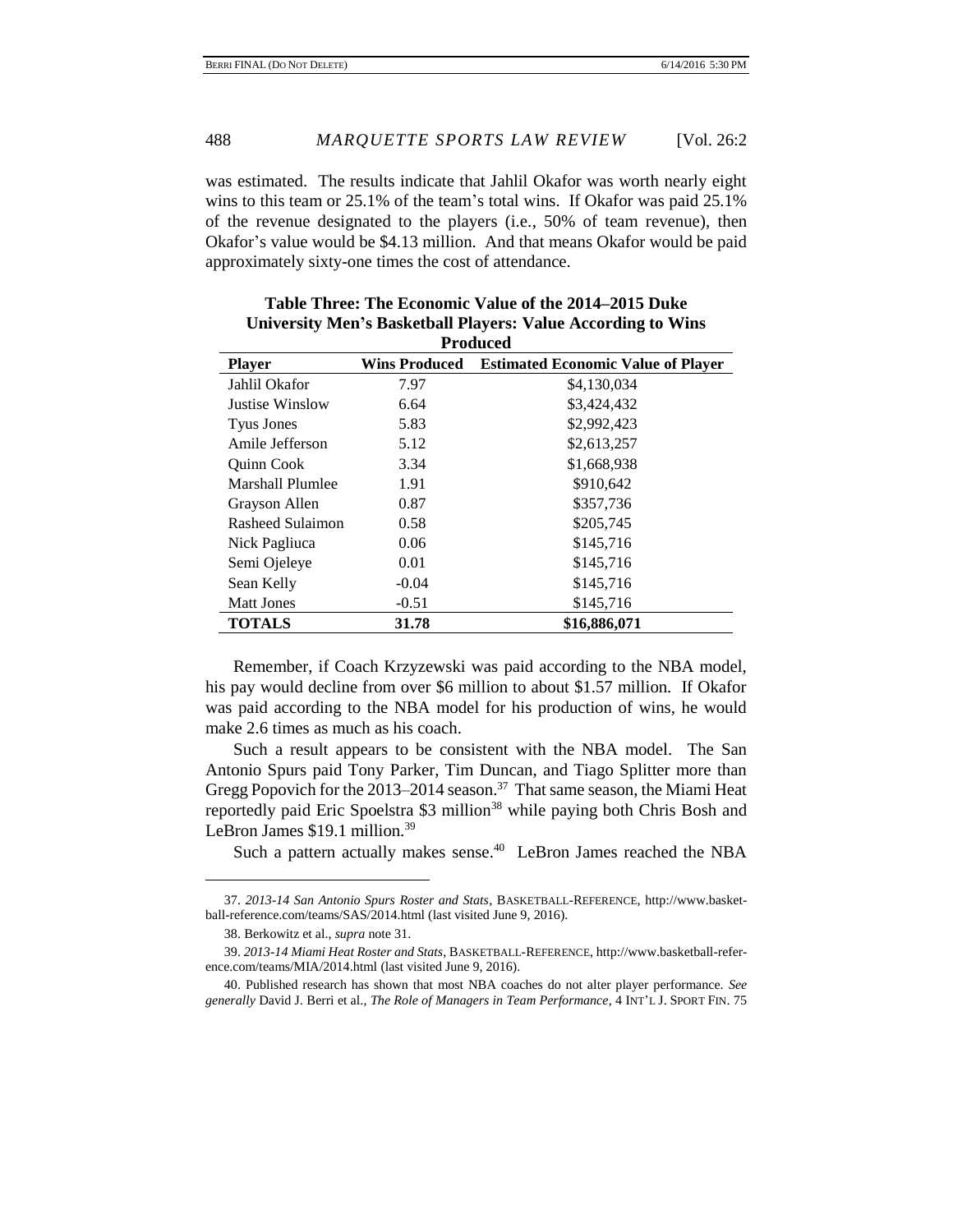Finals six times with three different head coaches. One suspects a big reason why these teams found success was the play of LeBron. In fact, LeBron made this somewhat clear when he overruled his latest head coach David Blatt and then proceeded to hit a game winning shot in the 2015 NBA playoffs.<sup>41</sup>

Given what viewers see in the NBA, it is not surprising to see evidence that top players in college are so valuable. But it is important to emphasize that this pattern does not just apply to the top players.

Consider the case of the University of Wisconsin-Milwaukee. According to the Department of Education, this program earned \$2.1 million in revenue in the 2014–2015 academic year. If 50% went to the players, then the thirteen players who saw minutes would receive an average salary of \$82,971. Because the cost of attendance is  $$33,738<sup>42</sup>$  this means the average player on this team is worth more than twice the money the school gives him.

Turning to the players' production of wins, we also see evidence that one player is worth more than the coach. Rob Jeter, the team's head coach, was paid about  $$450,000$  in 2014, or more than 20% of the team's revenue.<sup>43</sup> Looking at the player's productivity, though, Matt Tiby produced 6.5 wins on a team that won fourteen games. That means Tiby is worth nearly \$500,000.

As seen with Duke, the University of Wisconsin-Milwaukee players are also, on average, generating more revenue than they are being paid to attend the school. In addition, the top player on this team is worth more than the coach. In sum, whether looking at big or small schools, it is evident that players are exploited by the current system in college sports.

What is to make of the athletes who are not generating substantial revenue? Colleges have actually insisted for over a century that athletics are a legitimate part of a student's education. So just as society does not expect students in other disciplines to generate revenue to justify their education, it also does not make sense to expect athletes in non-revenue-generating sports to do the same. To do so would suggest that colleges have not been entirely honest about why athletics are part of college education in the first place.

<sup>(2009).</sup>

<sup>41.</sup> Dan Gartland, *LeBron James Overruled David Blatt's Play Call Before Hitting Buzzer Beater*, SI, http://www.si.com/nba/2015/05/10/lebron-james-david-blatt-play-call-final-shot (last updated May 11, 2015).

<sup>42.</sup> *College Profile: University of Wisconsin - Milwaukee*, COLLEGEDATA, http://www.collegedata.com/cs/data/college/college\_pg03\_tmpl.jhtml?schoolId=1702 (last visited June 9, 2016).

<sup>43.</sup> Lori Nickel, *'Stick to the Plan': UWM Coach Rob Jeter Never Wavered*, MILWAUKEE J. SENTINEL (Mar. 15, 2014), http://www.jsonline.com/sports/panthers/stick-to-the-plan-uwm-coachrob-jeter-never-wavered-b99225500z1-250486541.html.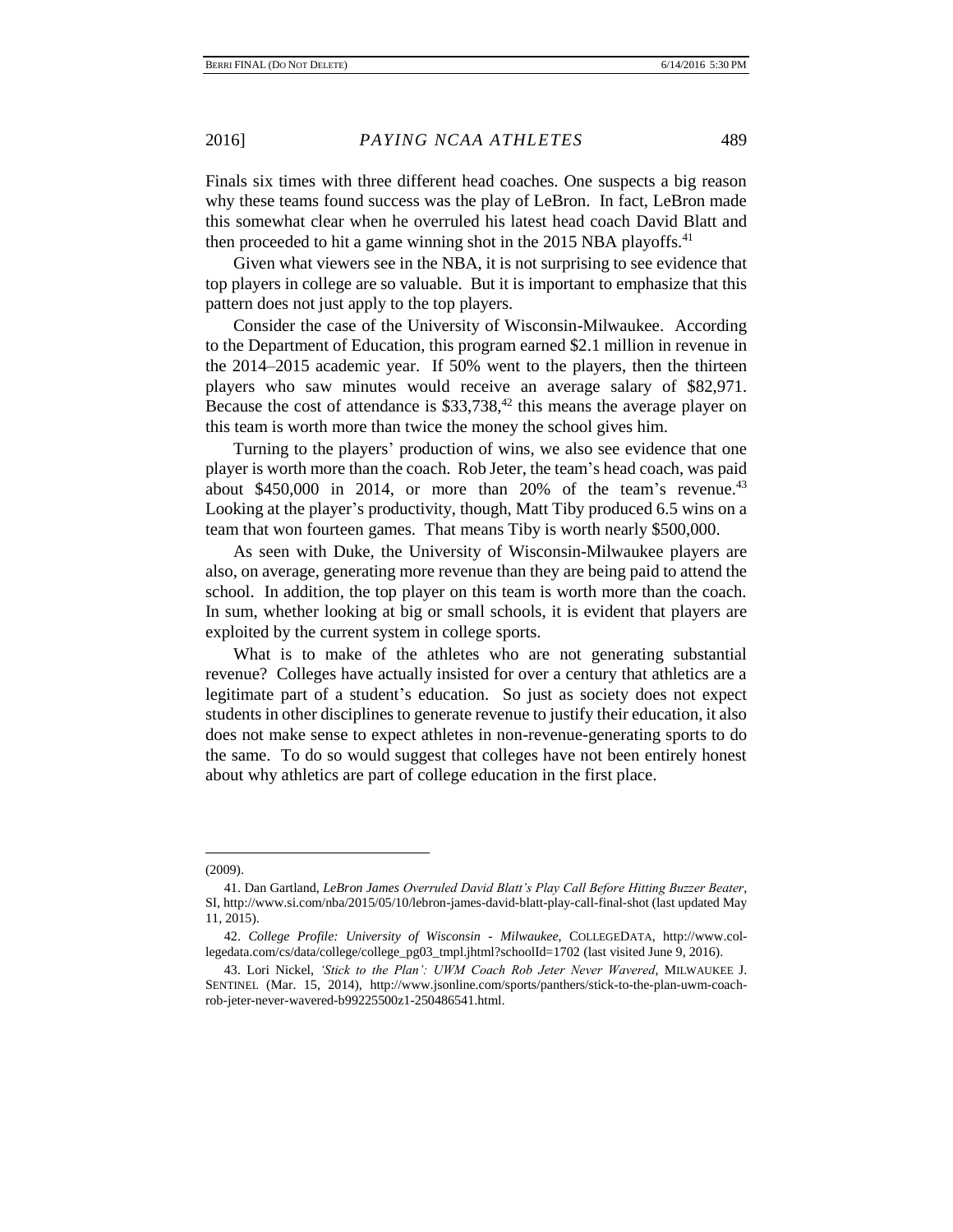#### V. A FREE MARKET FOR COLLEGE SPORTS LABOR

So it seems clear that college athletes are frequently exploited by the NCAA. It also seems clear that the obvious solution is for the NCAA to abide by the same rules we see in labor markets in non-sports industries. Specifically, it is illegal—outside of sports—for firms to collude to limit the compensation of employees.

A free market for labor in college sports would likely limit the ability of teams like the University of Kentucky to dominate college basketball. As noted, the 2014 edition of this team had six different players drafted by the NBA. Four other players were ranked in the top twenty of their respective high school recruiting class.

Kentucky's roster during the 2014–2015 season had ten highly ranked basketball prospects, which meant at any given time, five players sat on the bench at Kentucky who would likely have started for most of the other 350 Division I-A teams.

Kentucky was able to stockpile this talent because the compensation of all college athletes is capped. But what if that was not the case? If teams faced a free market for labor, then the wages of these athletes would likely be increased to a point where wages approximated economic value. And as we noted, that economic value—if colleges followed the NBA model—often exceeds \$1 million for the stars. It is unlikely Kentucky would give \$1 million to an athlete who does not play full-time. And that means some of these players who attended Kentucky during the 2014–2015 season would have gone elsewhere in a free market.

Those who remained, though, would be paid more. Where would this money come from? One obvious source is the salaries paid to the head coach. Again, John Calipari's wage rivals what we see in the NBA. But revenues for Calipari's program do not justify such a wage. This wage is only possible because players are not paid according to the free market.

The decrease in coaches' salaries would not be the only impact of a free market for college athletes. Essentially anyone currently benefitting from the present labor market might see his or her benefits reduced. And if the courts ever agreed that collusion in college sports is indeed illegal, that would likely be the outcome.

There is, though, a legal way for colleges and universities to limit pay even if the current arrangement was ruled illegal. Professional sports leagues have a number of institutions that would clearly be illegal in non-sports settings. These institutions include reverse-order drafts, restricted free agency, and salary caps. Outside of sports, a firm could not collude to determine where a worker works and how much he is allowed to be paid, but these institutions